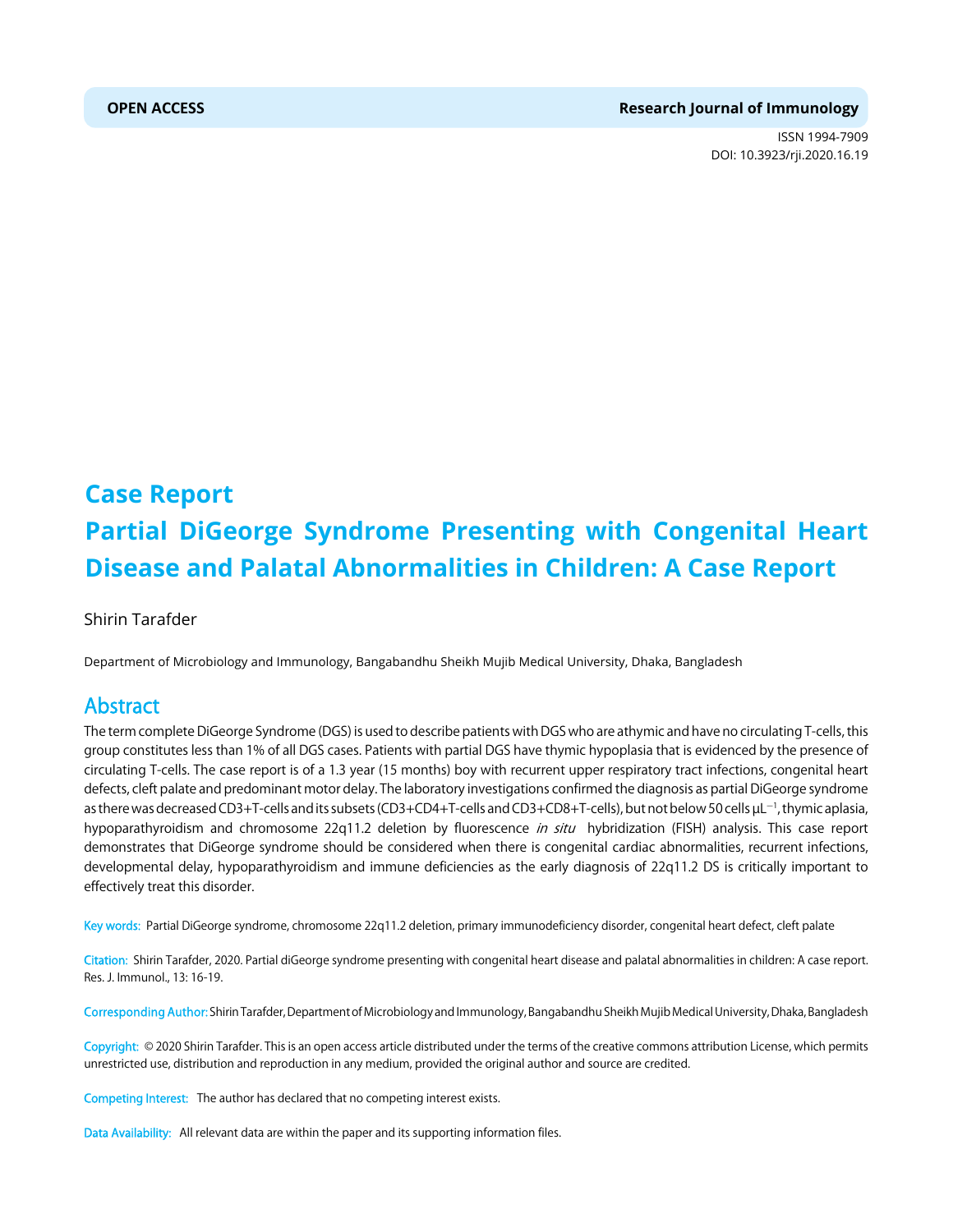### INTRODUCTION

DiGeorge syndrome type 1 (DGS1), also known as 22q11.2 deletion syndrome (22q11.2 DS) is estimated to be the most prevalent inheritable genetic deletion syndrome, occurring in  $\sim$ 1 in 3,000 live births<sup>1</sup>. DiGeorge syndrome is a well-defined primary immunodeficiency disorder caused by an embryopathy it presents with a number of clinical symptoms arising from the disturbed development of the 3rd and 4th pharyngeal arches, chief amongst which are congenital heart, great vessel and parathyroid gland defects as well as a typical malformation of the face and soft palate<sup>2</sup>. Other clinical abnormalities include psychosocial, cognitive, developmental delay, psychiatric illnesses, growth retardation, immune defects, renal anomalies and abnormal craniofacial findings<sup>3,4</sup>. Depending on whether thymic hypoplasia or aplasia is present, DGS can be classified as partial or complete. The term complete DGS is used to describe patients with DGS who are athymic and have no circulating T-cells this group constitutes less than 1% of all DGS cases. Patients with partial DGS have thymic hypoplasia that is evidenced by the presence of circulating T-cells<sup>5</sup>. However, despite the obvious phenotypic abnormalities in many patients with 22q11.2 DS, the average age of diagnosis for a person with this syndrome is 6-7 year<sup>6</sup>. The early diagnosis of 22q11.2 DS is critically important to effectively treat this disorder.

Children and adolescents with congenital heart defects and palatal abnormalities can be admitted in a pediatric department initially before being diagnosed with DGS. Here, a case of a child has been reported who demonstrated similar features of partial DGS and were initially admitted to a pediatric department prior to the exact diagnosis.

### CASE REPORT

The patient was a 1.3-year-old boy born to unrelated healthy parents. The boy was admitted in a hospital under pediatrician to evaluate recurrent upper respiratory tract infections. He was referred to our department to evaluate cellular and humoral immunity status. Past medical history showed no known exposure to radiation or drugs during mother's pregnancy. Birth weight of the boy was 2.6 kg was admitted in Neonatal Intensive Care Unit (NICU) since birth for respiratory distress due to aspiration of amniotic fluid. The child was diagnosed with atrial septal defect (ASD, 3.0 mm) and Ventricular Septal Defect (VSD, 1.8 mm) at day 1 of life. However, no intervention was required. Currently the VSD has closed and 1.5 mm ASD present. At 10 months of age he developed aspiration pneumonia and was discovered to have

cleft palate. It was operated at 12 months of age. The boy had history of recurrent respiratory infections since 4 months of age in form of fever, cough, runny nose and was treated on OPD basis with antipyretics and oral antibiotics. At 14 months of age he developed fever for 15 days, relieved for 2-3 days but recurred. There was no history of ear discharge, oral thrush, diarrheal illness and skin lesions. On physical examination there was sub-centimetric cervical lymphadenopathy. X-ray chest for lung was normal. The boy had predominant motor delay, could not stand without support. Immunization history was complete. There was no family history of similar illness. Genetic consultation was taken in view of some dysmorphic features, however they were opined to be not significant for this age.

### LABORATORY INVESTIGATIONS

The immunological studies revealed lymphocytes were 18.7% (ref. value upto 61%) of total leukocyte population, but absolute count was decreased, 2805 cells  $\mu$ L $^{-1}$  (ref. range 3320-7006). There was decreased absolute count of CD3+Tcells (844 cells  $\mu$ L<sup>-1</sup>, ref. range: 2542-4933 cells  $\mu$ L<sup>-1</sup>), CD3+CD8+T-cells  $(508 \text{ cells } \mu L^{-1}$ , ref. range 636-1432 cells  $\mu L^{-1}$ ) and grossly decreased CD3+CD4+T-cells (17 cells  $\mu L^{-1}$ , ref. range: 1573-2949 cells  $\mu L^{-1}$ ) with altered CD4: CD8 ratio (0.03, ref. range: 1.34-3.04) (Fig. 1). Absolute count of CD19+B-cells and CD56+NK cells were within normal range. Naïve T-lymphocytes (CD3+CD45RA+) and naïve cytotoxic T-cells (CD3+CD8+CD45RA+) were slightly decreased. Immunoglobulin levels were as follows: IgM 50 mg dL<sup>-1</sup> (ref. range: 50-220 mg dL<sup>-1</sup>), IgA 30 mg dL<sup>-1</sup> (ref. range: 30-120 mg dL<sup>-1</sup>) and IgG 871 mg dL<sup>-1</sup> (ref. range: 310-1380 mg dL $^{-1}$ ). In this case IgM and IgA levels were decreased. A complete blood count was as follows: Hemoglobin, 9.5 g  $dL^{-1}$ , ESR, 60 mm 1st h, platelets, 350000 cm m $^{-1}$  and white blood cell count 15000 cm m $^{-1}$  with 74% neutrophils, 22% lymphocytes, 2% monocytes and 2% eosinophils. Serum calcium level was decreased, parathyroid hormone and vitamin D levels were normal, but phosphorus level was increased. Despite the normal parathormone levels, the presence of hyperphosphatemia and low serum calcium level suggested a possible diagnosis of hypoparathyroidism. Possibility of partial DiGeorge syndrome was kept as there was decreased CD3+T-cells and its subsets (CD3+CD4+ and CD3+CD8+T-cells), but not below 50 cells  $\mu$ L<sup>-1</sup> which is a cardinal feature for the diagnosis of complete DiGeorge syndrome. Serum sodium, potassium, alkaline phosphatase, transaminases and serum proteins were normal. Urine calcium/creatinine ratio was 0.15. Test for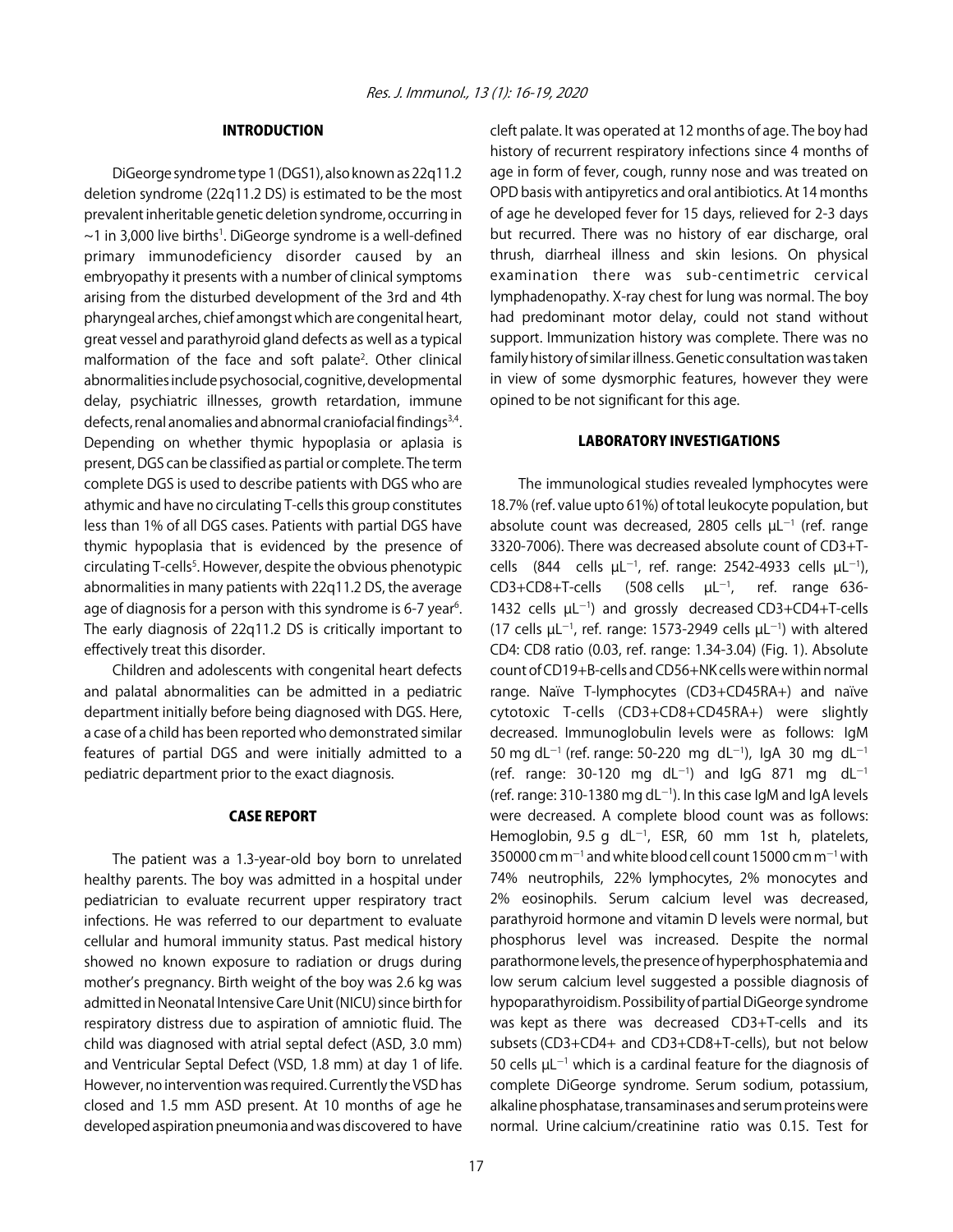

Fig. 1(a-d): Flow cytometric immunophenotyping of lymphocytes in blood (a) Low SSC with bright CD45 expression in lymphocyte window (18.7%), (b) CD19+B-cells in SSC, CD3+T-cells in FSC, (c) CD56+NK cells in SSC and CD3+T-cells in FSC and (d) CD4+T-cells (grossly decreased) in SSC and CD8+T-cells in FSC

x This dot plot diagram is original laboratory work analyzed in our department in blood of the boy of this case report

## chronic granulomatous disease was negative. Ultrasonogram and CT scan revealed absent thymus. Fluorescent in situ hybridization (FISH) by using VYSIS DNA probe kit for TUPLE1 (22q11.2)/ARSA (22q13.3) dual color probe was performed showed the chromosome 22q11.2 deletion and confirmed the diagnosis of DiGeorge syndrome. The child was finally diagnosed as partial DiGeorge syndrome having decreased CD3+T-cells and its subsets along with chromosome 22q11.2 deletion. The child was started on Cotrimoxazole prophylaxis.

#### **DISCUSSION**

DiGeorge syndrome was initially described by Angelo DiGeorge a physician and pediatric endocrinologist in 1968<sup>7</sup>. It is also known as velocardiofacial syndrome or CATCH 22 syndrome to describe the classical features of this syndrome (C-Congenital heart disease, A-Abnormal facies, T-Thymus hypoplasia, C-Cleft Palate and H-Hypocalcemia) due to hypoparathyroidism. Autoimmune disorders, skeletal defects, renal abnormalities, psychiatric and behavioral